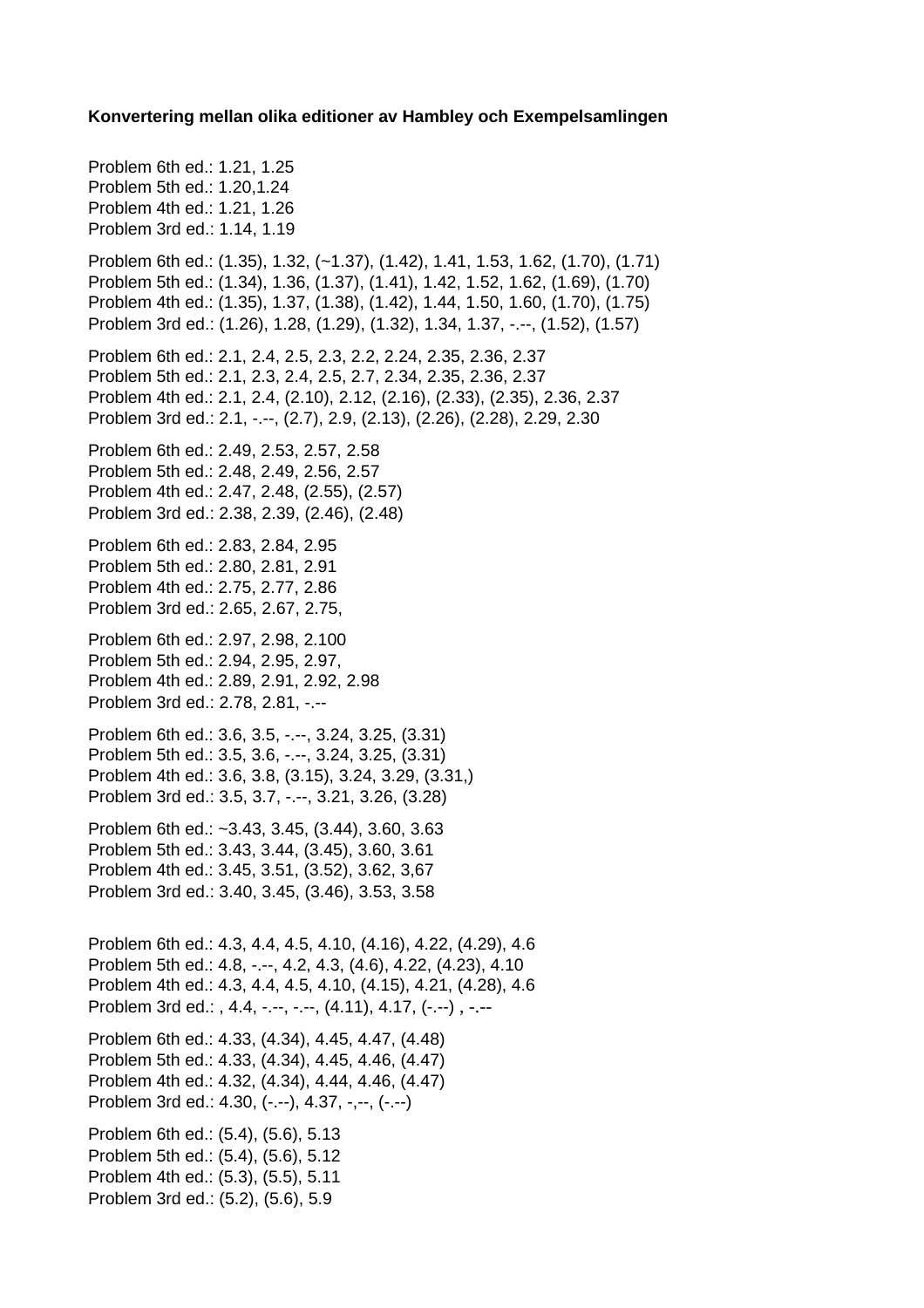Problem 6th ed.: 5.42, 5.38 Problem 5th ed.: 5.46, 5.42 Problem4th ed.: 5.40, (5.41) Problem 3rd ed.: 5.31, (5.45) Problem 6th ed.: 9.2, 9.4, 9.14, 9.22, 9.23 Problem 5th ed.: 9.2, 9.4, 9.14, 9.22, 9.23 Problem4th ed.: 9.2, 9.4, 9.14, 9.22, 9.23 Problem 3rd ed.: -.-- Problem 6th ed.: 10.8, 10.21, (10.23), 10.36, 10.40, (10.45) Problem 5th ed.: 10.6, 10.21, (10.26), 10.37, 10.39, (10.46) Problem 4th ed.: 10.6, 10.21, (10.26), 10.37, 10.39, (10.46) Problem 3rd ed.: 10.6, -.--, (10.23), 10.33, -.--, (10.40) Problem 6th ed.: 11.4, (11.15), 11.22, 11.25, (11.56) Problem 5th ed.: 11.4, (11.15), 11.22, 11.25, (11.56) Problem 4th ed.: 11.4, (11.15), 11.22, 11.25, (11.56) Problem 3rd ed.: 11.4, (11.13), 11.19, 11.22, (11.45) Problem 6th ed.: 14.5, (14.9), 14.18, (14.19), 14.20, (14.34), 14.17, 14.21, 14.22, 14.32 Problem 5th ed.: 14.4, (14.10), 14.17, (14.21), 14.24, (14.32), 14.18, 14.19, 14.20, 14.34 Problem 4th ed.: 14.4, (14.10), 14.17, (14.21), 14.24, (14.32), 14.18, 14,19, 14.20, 14.34 Problem 3rd ed.: 14.3, (14.9), 14.14, (14.19), 14.23, (14.26), -.--, -.--, -.--, -.--Problem 6th ed.: 14.46, (14.47), 14.64, 14.71, (14.75), 14.48, 14.79 Problem 5th ed.: 14.46, (14.52), 14.63, 14.70, (14.74), 14.45, 14.78 Problem 4th ed.: 14.45, (14.52), 14.63, 14.70, (14.74), 14.46, 14.78 Problem 3rd ed.: 14.41, (-.--), 14.54, 14.60, (14.64), -.--Exempelsamling 2011 1.3, 1.6, 1.7, 1.15, 1.18, 2.1, 2.3, 2.4, 2.9,2.14 Exempelsamling 2009 1.3, 1.6, 1.7, 1.15, 1.18, 2.1, 2.3, 2.4, 2.9,2.14 Exempelsamling 2008 1.3, 1.6, 1.7, 1.11, 1.13, 2.1, 2.3, 2.4, 2.9, 2.14 Exempelsamling 2007 1.3, 1.6, 1.7, 1.11,1.13, 2.1, 2.3, 2.4, 2.9, 2.14 Exempelsamling 2011 3.3, 4.1, 4.2, 4.4, 4.5, 4.6, 4.8a Exempelsamling 2009 3.3, 4.1, 4.2, 4.4, 4.5, 4.6, 4.8a Exempelsamling 2008 3.3, 4.1, 4.2, 4.4, 4.5, 4.6, 4.8a Exempelsamling 2007 3.3, 4.1, 4.2, 4.4, 4.5, 4.6, 4.8a Exempelsamling 2011 5.1, 5.3, 5.4, 9.1, 9.4, 9.5 Exempelsamling 2009 5.1, 5.3, 5.4, 9.1, 9.4, 9.5 Exempelsamling 2008 5.1, 5.3, 5.4, 9.1, 9.4, 9.5 Exempelsamling 2007 5.1, 5.3, 5.4, 6.1, 6.4,6.5 Exempelsamling 2011 10.7, 10.6, 10.12, 10.14, 10.17, 10.23 Exempelsamling 2009 10.5, 10.7, 10.10, 10.12, 10.15, 10.21 Exempelsamling 2008 10.5, 10.7, 10.9, 10.11, 10.14, 10.20 Exempelsamling 2007 7.1, 7.3, 7.5, 7.7,7.10, 7.16 Exempelsamling 2011 14.1, 14.2, 14.3, 14.5, 14.6a Exempelsamling 2009 14.1, 14.2, 14.3, 14.4, 14.5a Exempelsamling 2008 14.1, 14.2, 14.3, 14.4, 14.5a Exempelsamling 2007 11.1, 11.2, 11.3, 11.4,11.5a